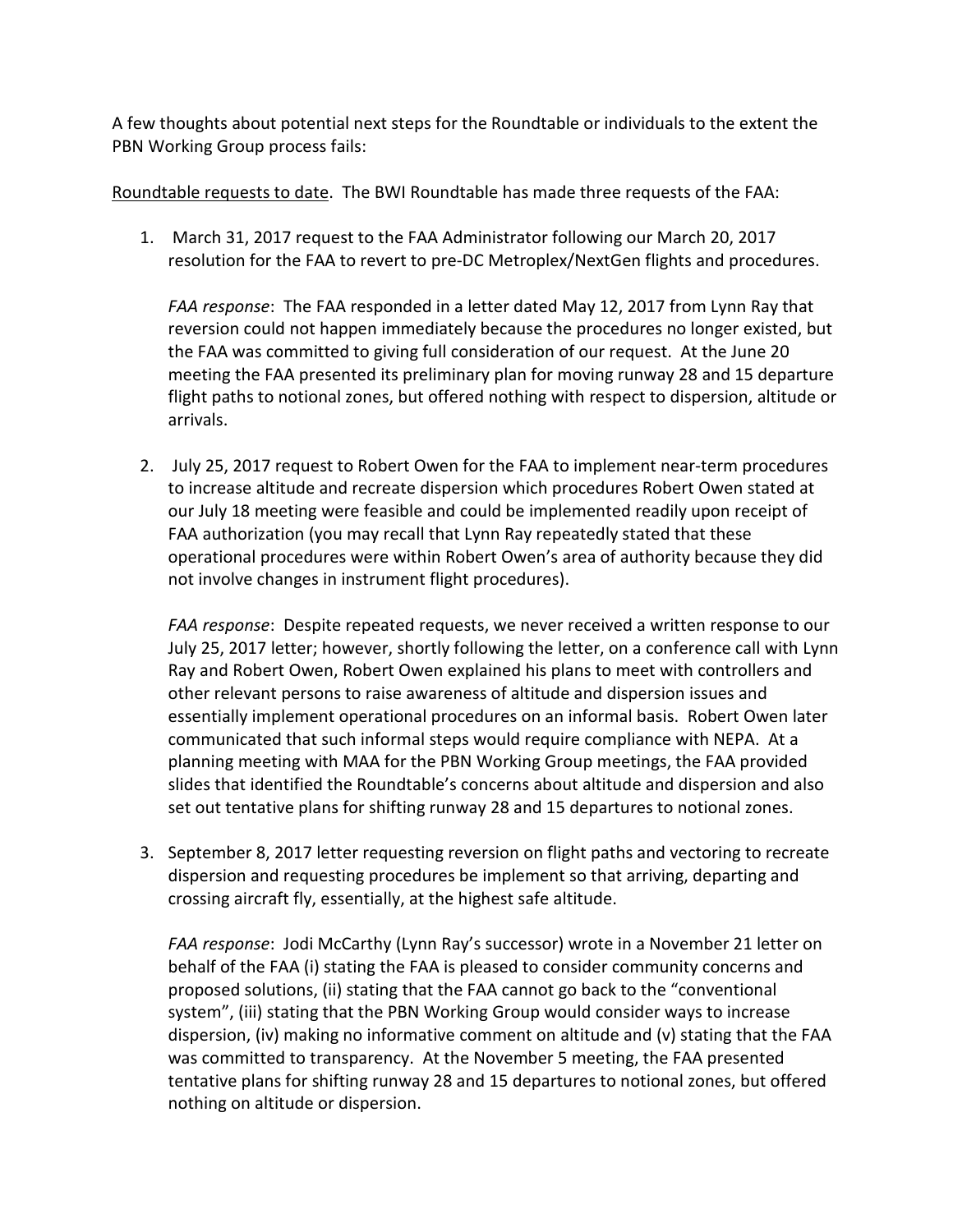A few thoughts about potential next steps for the Roundtable or individuals to the extent the PBN Working Group process fails (cont.):

(1) Specific requests of the FAA. While the FAA has denied key elements of our general request for reversion and appears to have shown little initiative in developing solutions to solve problems the Roundtable has identified, Jodi McCarthy states in her letter the FAA will consider community requests.

(2) Greater political support; remedial legislation. Seek legislation and other political support at the federal, state and local levels to compel the FAA. The FAA reauthorization bill may be the vehicle for a new federal law.

(3) Maryland action to compel the FAA. Encourage the Maryland governor and attorney general to proceed vigorously with a lawsuit seeking to compel the FAA to correct the harms we are suffering and give our full support however we can.

(4) FAA processes. Complain vigorously to the FAA about the harms we are suffering and participate and comment on any procedures and rulemakings wherever possible.

(5) MAA and airport support. Given that the FAA has not addressed the problems we are facing, consider whether we should petition the MAA and state and local governments to require BWI airport (i) refrain from expanding facilities or operations that could lead to an increase in frequency of aircraft flights or noisier flights, (ii) reduce operations to mitigate the adverse effect of FAA's actions, (iii) alter runway usage so that incremental noise from DC Metroplex/NextGen and related actions is shared equitably among all those living in the vicinity of BWI, (iv) take all actions, such as restricting noisy aircraft or otherwise to reduce noise from departing and arriving aircraft and develop and implement plans to distribute equitably noise to the extent it cannot be reduced.

(6) Airline help. Consider petitioning the airlines to take actions within their control to reduce noise, whether through operational steps, fleet mix or otherwise.

(7) Individual inverse condemnation and nuisance claims? Individuals may wish to investigate feasibility of lawsuits for inverse condemnation, nuisance and intentional tort. Note that there are statutes of limitations that may apply and may be as short as a year in the case of a nuisance claim. Some literature I have seen suggests there is a 6-year limit for inverse condemnation. Unfortunately, it is not clear if there are successful inverse condemnation and nuisance claims for circumstances similar to those faced at BWI.

(8) Lower property tax assessments? Individuals may wish to investigate eligibility for relief on property tax assessments for diminution of home values because of the aircraft flights.